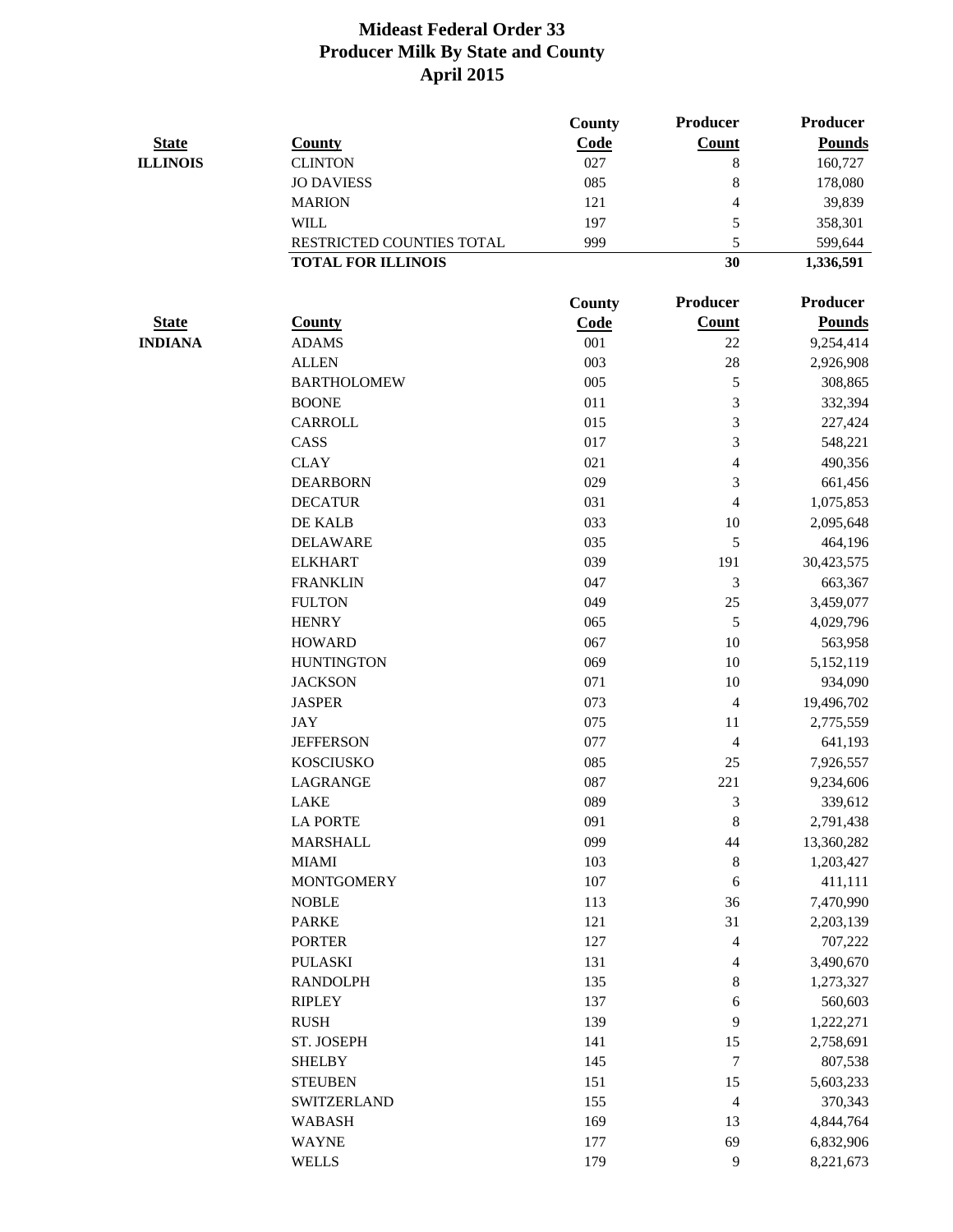|                                           |                              | County        | Producer                 | <b>Producer</b> |
|-------------------------------------------|------------------------------|---------------|--------------------------|-----------------|
| <b>State</b>                              | <b>County</b>                | Code          | <b>Count</b>             | <b>Pounds</b>   |
| <b>INDIANA</b>                            | <b>WHITE</b>                 | 181           | 3                        | 255,850         |
|                                           | <b>WHITLEY</b>               | 183           | 10                       | 2,297,662       |
|                                           | RESTRICTED COUNTIES TOTAL    | 999           | 28                       | 34,222,279      |
|                                           | <b>TOTAL FOR INDIANA</b>     |               | 949                      | 204,935,365     |
|                                           |                              | County        | Producer                 | <b>Producer</b> |
| <b>State</b>                              | <b>County</b>                | Code          | <b>Count</b>             | <b>Pounds</b>   |
| <b>IOWA</b>                               | <b>DUBUQUE</b>               | 061           | 9                        | 116,041         |
|                                           | RESTRICTED COUNTIES TOTAL    | 999           | $\overline{2}$           | 35,938          |
|                                           | <b>TOTAL FOR IOWA</b>        |               | 11                       | 151,979         |
|                                           |                              | County        | Producer                 | <b>Producer</b> |
| <b>State</b>                              | <b>County</b>                | Code          | Count                    | <b>Pounds</b>   |
| <b>KENTUCKY</b>                           | <b>CHRISTIAN</b>             | 047           | 6                        | 235,856         |
|                                           | <b>FLEMING</b>               | 069           | 6                        | 580,151         |
|                                           | <b>ROBERTSON</b>             | 201           | $\overline{\mathcal{A}}$ | 197,888         |
|                                           | <b>TODD</b>                  | 219           | 7                        | 257,583         |
|                                           | 1/ RESTRICTED COUNTIES TOTAL | 999           | 19                       | 876,671         |
| 1/ Includes Tennesee in Restricted Totals | <b>TOTAL FOR KENTUCKY</b>    |               | 42                       | 2,148,149       |
|                                           |                              | County        | Producer                 | <b>Producer</b> |
| <b>State</b>                              | <b>County</b>                | Code          | <b>Count</b>             | <b>Pounds</b>   |
| <b>MARYLAND</b>                           | 2/ GARRETT                   | 023           | 39                       | 2,834,227       |
| 2/ Includes Restricted Counties           | <b>TOTAL FOR MARYLAND</b>    |               | 39                       | 2,834,227       |
|                                           |                              | <b>County</b> | Producer                 | <b>Producer</b> |
| <b>State</b>                              | <b>County</b>                | Code          | <b>Count</b>             | <b>Pounds</b>   |
| <b>MICHIGAN</b>                           | <b>ALCONA</b>                | 001           | $\overline{7}$           | 1,269,218       |
|                                           | <b>ALLEGAN</b>               | 005           | 69                       | 27,169,757      |
|                                           | <b>ALPENA</b>                | 007           | 32                       | 4,377,138       |
|                                           | <b>ARENAC</b>                | 011           | 22                       | 5,755,135       |
|                                           | <b>BARAGA</b>                | 013           | $\overline{4}$           | 304,645         |
|                                           | <b>BARRY</b>                 | 015           | $30\,$                   | 23,471,769      |
|                                           | <b>BAY</b>                   | 017           | $\boldsymbol{7}$         | 1,758,433       |
|                                           | <b>BERRIEN</b>               | 021           | $\,8\,$                  | 1,286,148       |
|                                           | <b>BRANCH</b>                | 023           | 24                       | 5,946,363       |
|                                           | <b>CALHOUN</b>               | 025           | 20                       | 10,953,361      |
|                                           | CASS                         | 027           | $\overline{\mathbf{4}}$  | 533,308         |
|                                           | <b>CHARLEVOIX</b>            | 029           | 5                        | 94,221          |
|                                           | <b>CHEBOYGAN</b>             | 031           | $\overline{4}$           | 51,274          |
|                                           | <b>CHIPPEWA</b>              | 033           | $8\,$                    | 891,760         |
|                                           | <b>CLARE</b>                 | 035           | 27                       | 4,796,752       |
|                                           | <b>CLINTON</b>               | 037           | 62                       | 64,713,105      |
|                                           | <b>DELTA</b>                 | 041           | $\overline{4}$           | 335,478         |
|                                           | <b>EATON</b>                 | 045           | 25                       | 2,564,170       |
|                                           | <b>GENESEE</b>               | 049           | $\tau$                   | 2,155,121       |
|                                           | <b>GLADWIN</b>               | 051           | 9                        | 2,041,636       |
|                                           | <b>GRAND TRAVERSE</b>        | 055           | 5                        | 21,218          |
|                                           | <b>GRATIOT</b>               | 057           | 36                       | 60,315,735      |
|                                           | <b>HILLSDALE</b>             | 059           | 29                       | 9,242,087       |
|                                           | <b>HURON</b>                 | 063           | 77                       | 67,787,783      |
|                                           | <b>INGHAM</b>                | 065           | 26                       | 9,120,695       |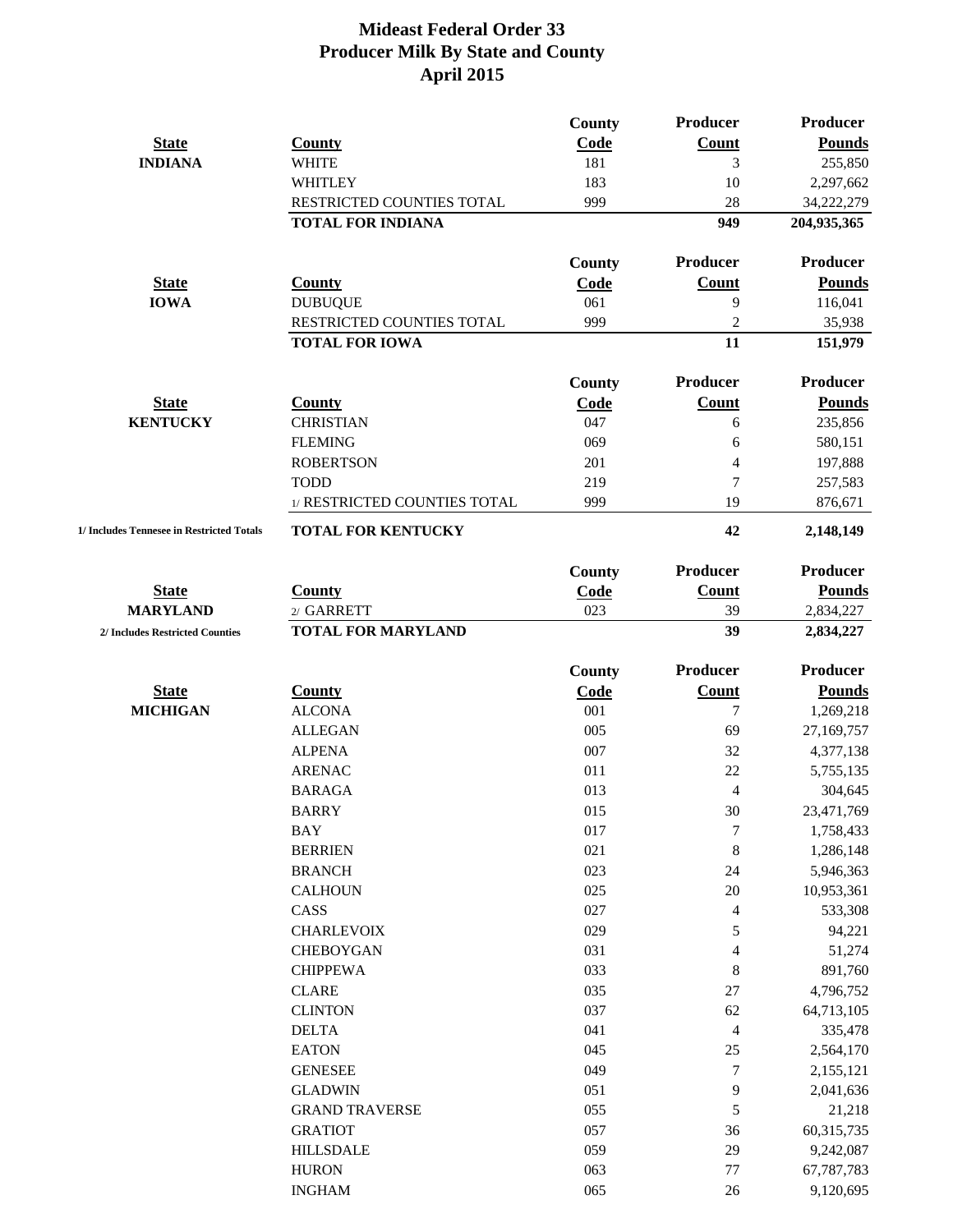|                  |                            | County |                         | <b>Producer</b> |
|------------------|----------------------------|--------|-------------------------|-----------------|
| <b>State</b>     | <b>County</b>              | Code   | <b>Count</b>            | <b>Pounds</b>   |
| <b>MICHIGAN</b>  | <b>IONIA</b>               | 067    | 52                      | 30,924,981      |
|                  | <b>IOSCO</b>               | 069    | 12                      | 2,943,959       |
|                  | <b>ISABELLA</b>            | 073    | 40                      | 11,871,767      |
|                  | <b>JACKSON</b>             | 075    | 18                      | 6,768,491       |
|                  | <b>KALAMAZOO</b>           | 077    | $\tau$                  | 12,900,879      |
|                  | <b>KENT</b>                | 081    | 34                      | 13,370,679      |
|                  | <b>LAPEER</b>              | 087    | 28                      | 3,598,446       |
|                  | <b>LEELANAU</b>            | 089    | $\overline{\mathbf{4}}$ | 43,588          |
|                  | <b>LENAWEE</b>             | 091    | 26                      | 28, 265, 311    |
|                  | <b>LIVINGSTON</b>          | 093    | 12                      | 5,205,690       |
|                  | <b>MACKINAC</b>            | 097    | $\overline{4}$          | 1,211,108       |
|                  | <b>MACOMB</b>              | 099    | $\tau$                  | 405,924         |
|                  | <b>MARQUETTE</b>           | 103    | 3                       | 231,335         |
|                  | <b>MASON</b>               | 105    | 17                      | 3,813,880       |
|                  | <b>MECOSTA</b>             | 107    | 24                      | 3,785,281       |
|                  | <b>MENOMINEE</b>           | 109    | 15                      | 4,192,431       |
|                  | <b>MIDLAND</b>             | 111    | 3                       | 245,435         |
|                  | <b>MISSAUKEE</b>           | 113    | 45                      | 37,053,771      |
|                  | <b>MONROE</b>              | 115    | 5                       | 695,473         |
|                  | <b>MONTCALM</b>            | 117    | 56                      | 16,208,786      |
|                  | <b>MONTMORENCY</b>         | 119    | 8                       | 882,380         |
|                  | <b>MUSKEGON</b>            | 121    | 16                      | 12,566,277      |
|                  | <b>NEWAYGO</b>             | 123    | 51                      | 6,128,703       |
|                  | <b>OCEANA</b>              | 127    | 8                       | 199,711         |
|                  | <b>OGEMAW</b>              | 129    | 41                      | 10,660,902      |
|                  | <b>OSCEOLA</b>             | 133    | 40                      | 11,657,087      |
|                  | <b>OSCODA</b>              | 135    | 12                      | 760,437         |
|                  | <b>OTTAWA</b>              | 139    | 65                      | 37, 352, 552    |
|                  | PRESQUE ISLE               | 141    | $\tau$                  | 1,020,159       |
|                  | <b>SAGINAW</b>             | 145    | 16                      | 5,208,915       |
|                  | <b>ST. CLAIR</b>           | 147    | 12                      | 2,174,184       |
|                  | ST. JOSEPH                 | 149    | 23                      | 9,968,900       |
|                  | <b>SANILAC</b>             | 151    | 109                     | 46,852,283      |
|                  | <b>SHIAWASSEE</b>          | 155    | 18                      | 5,462,511       |
|                  | <b>TUSCOLA</b>             | 157    | 42                      | 14,760,278      |
|                  | <b>VAN BUREN</b>           | 159    | 11                      | 5,894,013       |
|                  | <b>WASHTENAW</b>           | 161    | 22                      | 4,126,880       |
|                  | <b>WEXFORD</b>             | 165    | 12                      | 936,091         |
|                  | RESTRICTED COUNTIES TOTAL  | 999    | 14                      | 969,971         |
|                  | <b>TOTAL FOR MICHIGAN</b>  |        | 1,490                   | 668,275,759     |
|                  |                            | County | Producer                | Producer        |
| <b>State</b>     | <b>County</b>              | Code   | <b>Count</b>            | <b>Pounds</b>   |
| <b>MINNESOTA</b> | <b>STEARNS</b>             | 145    | 5                       | 110,936         |
|                  | <b>TODD</b>                | 153    | 4                       | 52,244          |
|                  | RESTRICTED COUNTIES TOTAL  | 999    | 3                       | 420,720         |
|                  | <b>TOTAL FOR MINNESOTA</b> |        | 12                      | 583,900         |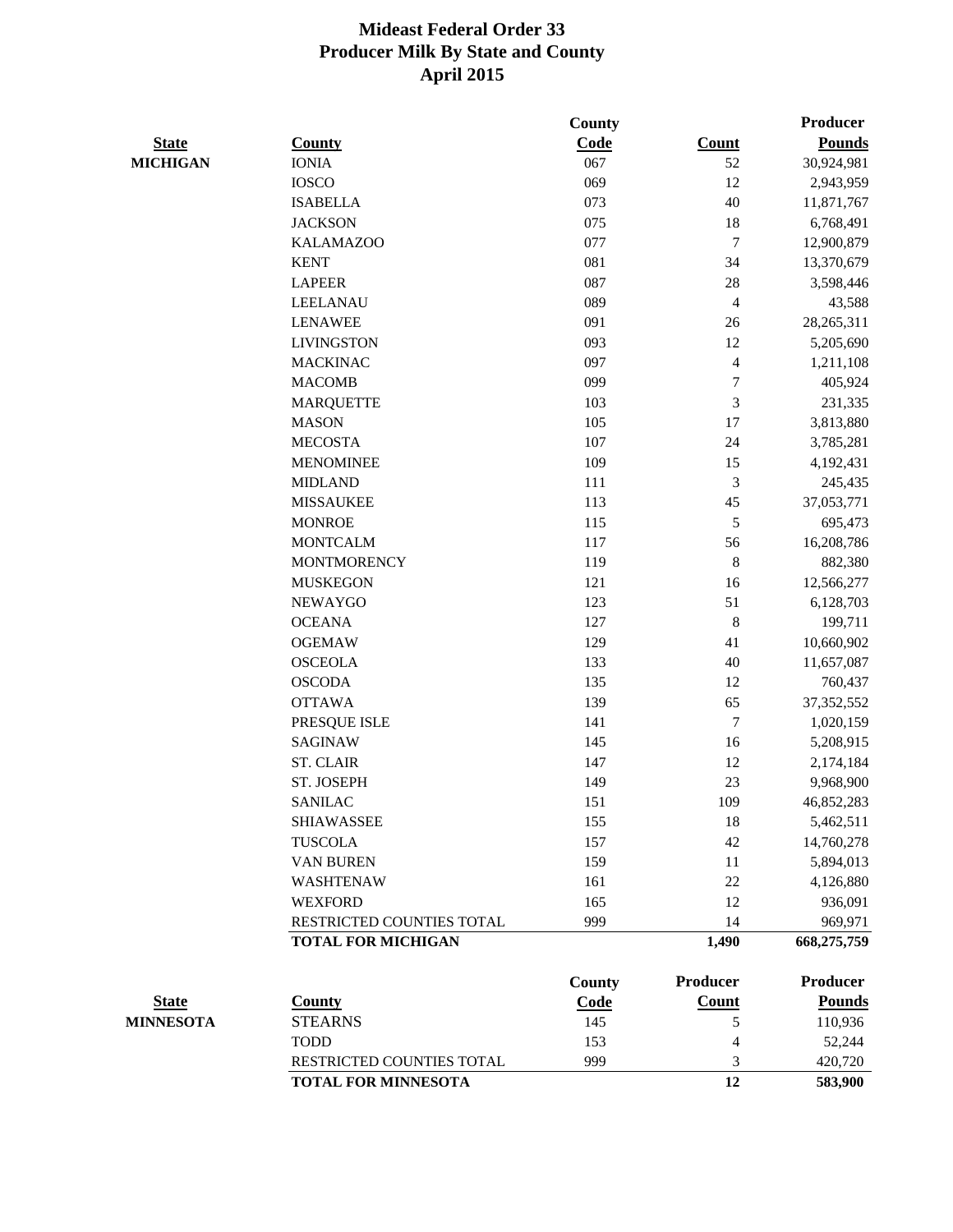|                 |                           | County | <b>Producer</b> | <b>Producer</b> |
|-----------------|---------------------------|--------|-----------------|-----------------|
| <b>State</b>    | County                    | Code   | <b>Count</b>    | <b>Pounds</b>   |
| <b>NEW YORK</b> | <b>CATTARAUGUS</b>        | 009    | 62              | 18,529,692      |
|                 | <b>CHAUTAUQUA</b>         | 013    | 156             | 27,954,556      |
|                 | ERIE                      | 029    | 11              | 2,988,990       |
|                 | <b>GENESEE</b>            | 037    | $\overline{4}$  | 4,172,877       |
|                 | <b>LIVINGSTON</b>         | 051    | 7               | 13,183,520      |
|                 | <b>WYOMING</b>            | 121    | 19              | 25,931,616      |
|                 | RESTRICTED COUNTIES TOTAL | 999    | ⇁               | 5,862,749       |
|                 | <b>TOTAL FOR NEW YORK</b> |        | 266             | 98,624,000      |

|              |                   | County | Producer       | Producer      |
|--------------|-------------------|--------|----------------|---------------|
| <b>State</b> | <b>County</b>     | Code   | <b>Count</b>   | <b>Pounds</b> |
| <b>OHIO</b>  | <b>ADAMS</b>      | 001    | 23             | 1,772,409     |
|              | <b>ALLEN</b>      | 003    | 5              | 1,731,889     |
|              | <b>ASHLAND</b>    | 005    | 53             | 13,700,050    |
|              | <b>ASHTABULA</b>  | 007    | 35             | 6,461,099     |
|              | <b>ATHENS</b>     | 009    | 10             | 859,293       |
|              | <b>AUGLAIZE</b>   | 011    | 42             | 7,528,772     |
|              | <b>BELMONT</b>    | 013    | 13             | 1,060,734     |
|              | <b>BROWN</b>      | 015    | 12             | 859,871       |
|              | <b>BUTLER</b>     | 017    | 3              | 243,753       |
|              | <b>CARROLL</b>    | 019    | 30             | 2,356,357     |
|              | <b>CHAMPAIGN</b>  | 021    | 15             | 1,625,653     |
|              | <b>CLARK</b>      | 023    | 4              | 7,762,152     |
|              | <b>CLINTON</b>    | 027    | 5              | 436,269       |
|              | <b>COLUMBIANA</b> | 029    | 82             | 14,211,355    |
|              | <b>COSHOCTON</b>  | 031    | 26             | 2,835,201     |
|              | <b>CRAWFORD</b>   | 033    | $\,8\,$        | 2,957,581     |
|              | <b>DARKE</b>      | 037    | 47             | 11,881,864    |
|              | <b>DEFIANCE</b>   | 039    | 11             | 7,391,588     |
|              | <b>DELAWARE</b>   | 041    | $\overline{4}$ | 218,246       |
|              | <b>FAIRFIELD</b>  | 045    | 8              | 637,424       |
|              | <b>FAYETTE</b>    | 047    | 3              | 582,525       |
|              | <b>FULTON</b>     | 051    | 9              | 4,678,184     |
|              | <b>GALLIA</b>     | 053    | $\overline{7}$ | 602,123       |
|              | <b>GEAUGA</b>     | 055    | 58             | 4,009,283     |
|              | <b>GREENE</b>     | 057    | 6              | 1,274,251     |
|              | <b>GUERNSEY</b>   | 059    | 6              | 624,195       |
|              | <b>HANCOCK</b>    | 063    | 3              | 1,447,997     |
|              | <b>HARDIN</b>     | 065    | 9              | 14,497,716    |
|              | <b>HARRISON</b>   | 067    | 10             | 752,801       |
|              | <b>HENRY</b>      | 069    | 9              | 3,009,836     |
|              | <b>HIGHLAND</b>   | 071    | 33             | 2,727,624     |
|              | <b>HOLMES</b>     | 075    | 177            | 14,797,915    |
|              | <b>HURON</b>      | 077    | 52             | 6,456,317     |
|              | <b>JACKSON</b>    | 079    | 6              | 156,317       |
|              | <b>JEFFERSON</b>  | 081    | 7              | 812,307       |
|              | <b>KNOX</b>       | 083    | 33             | 8,282,633     |
|              | <b>LICKING</b>    | 089    | 13             | 4,040,532     |
|              | <b>LOGAN</b>      | 091    | 31             | 5,073,251     |
|              | <b>LORAIN</b>     | 093    | 17             | 1,935,189     |
|              | <b>MADISON</b>    | 097    | 14             | 16,275,181    |
|              |                   |        |                |               |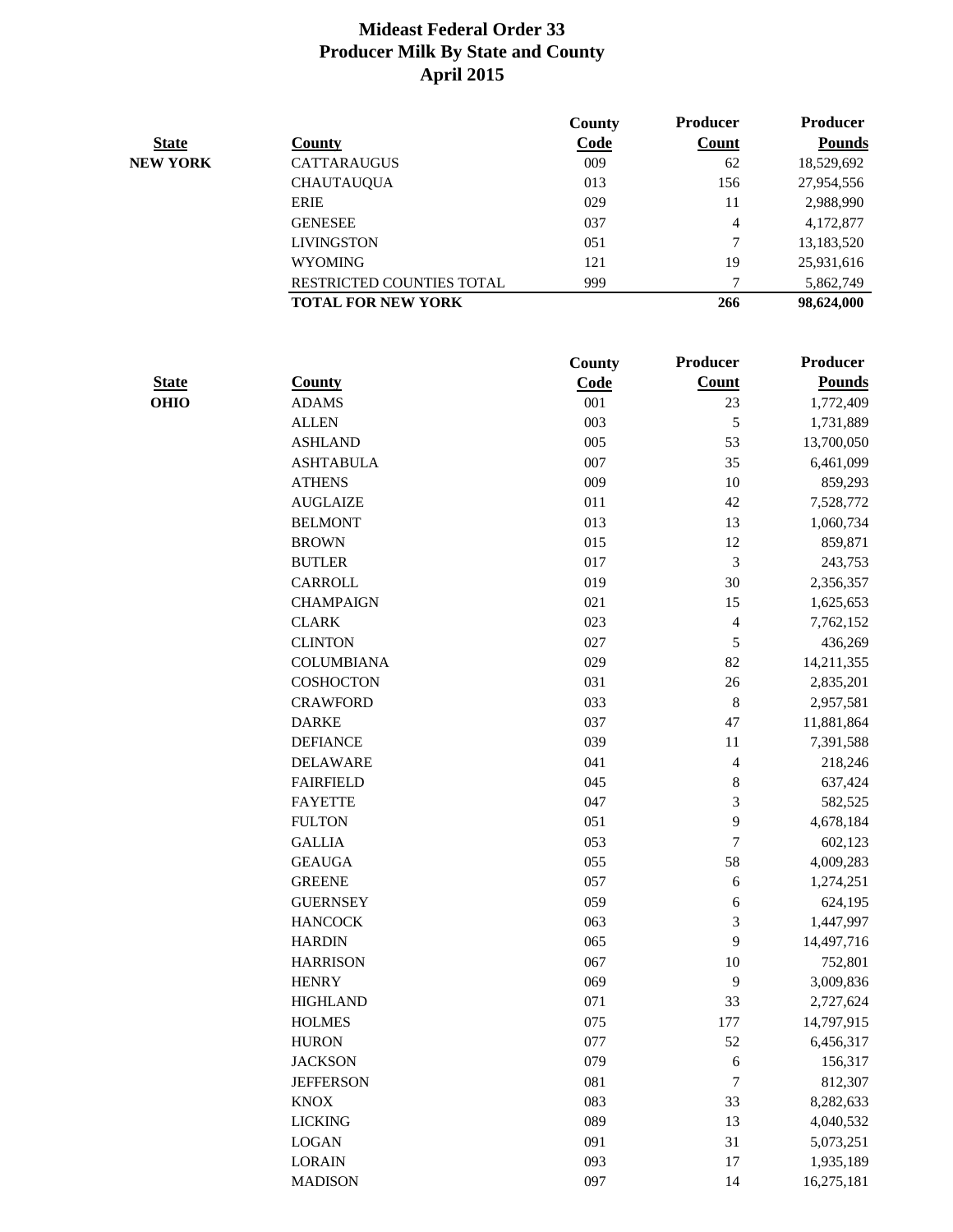|              |                           | County        | Producer       | <b>Producer</b> |
|--------------|---------------------------|---------------|----------------|-----------------|
| <b>State</b> | <b>County</b>             | Code          | <b>Count</b>   | <b>Pounds</b>   |
| <b>OHIO</b>  | <b>MAHONING</b>           | 099           | 33             | 9,362,539       |
|              | <b>MARION</b>             | 101           | 6              | 4,326,690       |
|              | <b>MEDINA</b>             | 103           | 22             | 4,033,410       |
|              | <b>MEIGS</b>              | 105           | $\mathfrak{S}$ | 706,099         |
|              | <b>MERCER</b>             | 107           | 105            | 32,513,098      |
|              | <b>MIAMI</b>              | 109           | 10             | 1,426,164       |
|              | <b>MONROE</b>             | 111           | 12             | 876,177         |
|              | <b>MORGAN</b>             | 115           | $\tau$         | 1,720,037       |
|              | <b>MORROW</b>             | 117           | 9              | 2,734,662       |
|              | <b>MUSKINGUM</b>          | 119           | 14             | 1,154,150       |
|              | <b>PAULDING</b>           | 125           | $8\,$          | 12,457,535      |
|              | <b>PERRY</b>              | 127           | 3              | 434,742         |
|              | <b>PICKAWAY</b>           | 129           | $8\,$          | 2,814,705       |
|              | <b>PIKE</b>               | 131           | 9              | 709,132         |
|              | <b>PORTAGE</b>            | 133           | 13             | 2,869,198       |
|              | <b>PREBLE</b>             | 135           | 10             | 1,259,772       |
|              | <b>PUTNAM</b>             | 137           | 13             | 8,656,100       |
|              | <b>RICHLAND</b>           | 139           | 113            | 12, 121, 121    |
|              | <b>ROSS</b>               | 141           | 9              | 631,608         |
|              | <b>SANDUSKY</b>           | 143           | 9              | 868,364         |
|              | <b>SCIOTO</b>             | 145           | 3              | 303,793         |
|              | <b>SENECA</b>             | 147           | $\mathfrak{S}$ | 911,441         |
|              | <b>SHELBY</b>             | 149           | 45             | 11,535,384      |
|              | <b>STARK</b>              | 151           | $77\,$         | 15,765,496      |
|              | <b>TRUMBULL</b>           | 155           | 28             | 4,378,797       |
|              | TUSCARAWAS                | 157           | 144            | 11,080,407      |
|              | <b>UNION</b>              | 159           | $\,8\,$        | 989,349         |
|              | VAN WERT                  | 161           | 9              | 3,480,411       |
|              | <b>WASHINGTON</b>         | 167           | 18             | 3,264,141       |
|              | <b>WAYNE</b>              | 169           | 241            | 54,908,995      |
|              | <b>WILLIAMS</b>           | 171           | 5              | 9,977,973       |
|              | <b>WOOD</b>               | 173           | 6              | 4,679,646       |
|              | <b>WYANDOT</b>            | 175           | 7              | 806,198         |
|              | RESTRICTED COUNTIES TOTAL | 999           | 17             | 2,283,462       |
|              | <b>TOTAL FOR OHIO</b>     |               | 1,970          | 404,608,533     |
|              |                           | <b>County</b> | Producer       | <b>Producer</b> |
| <b>State</b> | <b>County</b>             | Code          | <b>Count</b>   | <b>Pounds</b>   |
| PENNSYLVANIA | <b>ARMSTRONG</b>          | 005           | 30             | 3,910,458       |
|              | <b>BEAVER</b>             | 007           | 26             | 1,930,799       |
|              | <b>BLAIR</b>              | 013           | 3              | 100,044         |
|              | <b>BRADFORD</b>           | 015           | 33             | 1,184,851       |
|              | <b>BUTLER</b>             | 019           | 33             | 3,901,864       |
|              | <b>CAMBRIA</b>            | 021           | 10             | 1,538,382       |
|              | <b>CENTRE</b>             | 027           | 15             | 865,891         |
|              | <b>CLARION</b>            | 031           | 28             | 3,143,159       |
|              | <b>CLEARFIELD</b>         | 033           | 10             | 800,731         |
|              | <b>CLINTON</b>            | 035           | 20             | 2,476,269       |
|              | <b>CRAWFORD</b>           | 039           | 140            | 19,710,940      |
|              | <b>ELK</b>                | 047           | 8              | 565,817         |
|              | <b>ERIE</b>               | 049           | 68             | 5,614,316       |

FAYETTE 051 23 2,885,014 FOREST 053 3 200,425